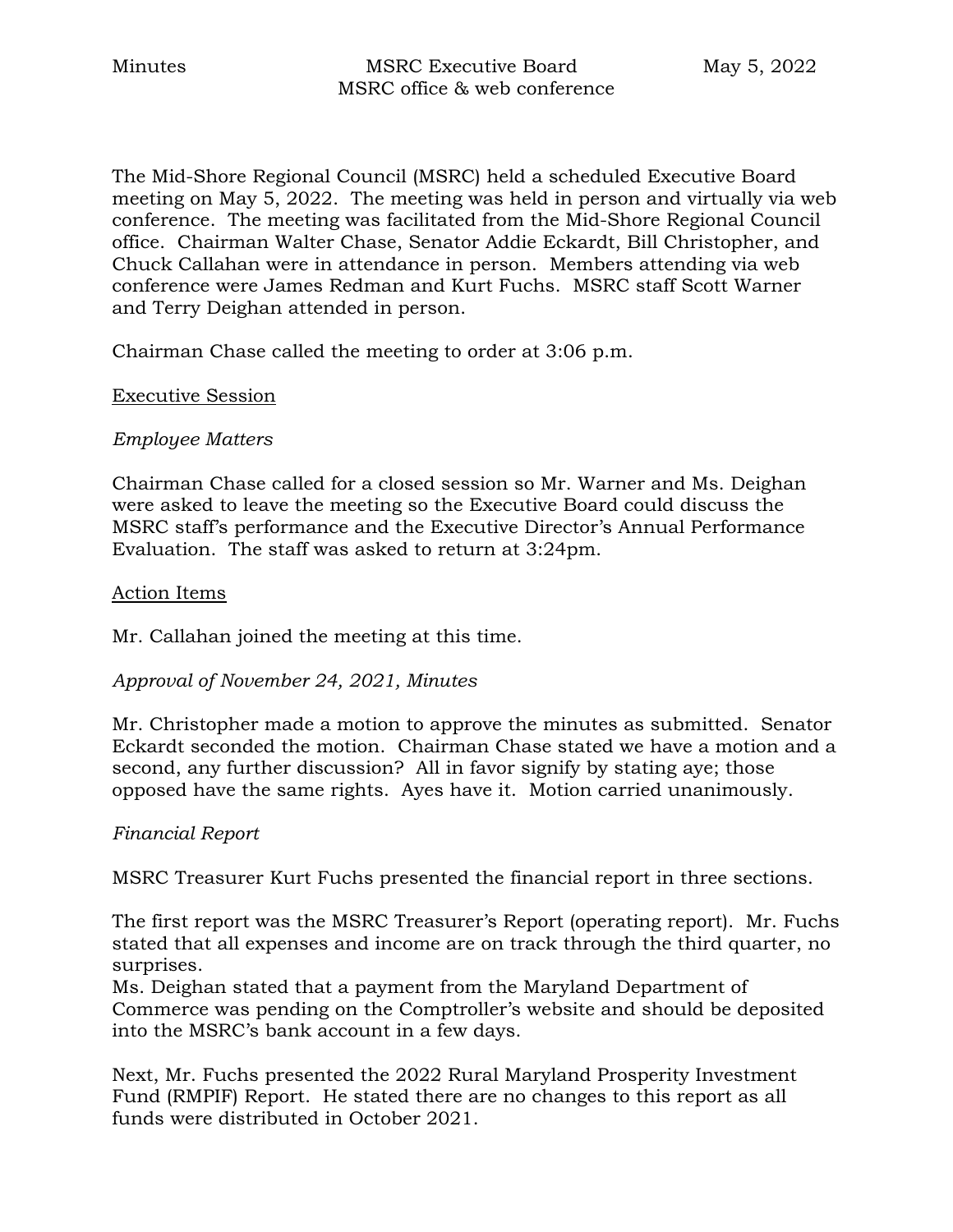Lastly, Mr. Fuchs directed everyone's attention to the Eastern Shore Economic Recovery COVID-19 Project Report. He then asked Mr. Warner to provide updates. Mr. Warner stated that the Counties are doing a good job of drawing down their funds and he fully expects them to fully utilize their remaining funds within the allowable timeframe set. The ESRGC is also on track to expend their allotted funds on time. The MSRC has also utilized almost all funds allocated to them as well, with a small amount remaining in equipment.

Chairman Chase stated he would entertain a motion to accept all three reports. Senator Eckardt made a motion to accept the reports as presented. Mr. Christopher seconded the motion. Chairman Chase stated we have a motion and a second, any further discussion? All in favor signify by stating aye; those opposed have the same rights. Ayes have it. Motion carried unanimously.

### *Discussion FY23 Scope of Work*

Mr. Warner stated, with the exception of changing the dates, there are no changes to the Scope of Work for FY23; it is the same as FY22. He asked the Board to review it and determine if there should be changes made to the scope of work. This document will be voted on at the next Executive Board meeting at the end of May and then presented to the full council in June for consideration.

### *Discussion FY23 Budget*

Mr. Warner presented the MSRC's FY23 operating budget stating this year the staff included the FY21 budget as well as the FY22 budget for comparison purposes. The reason for this was the income sources over the last two years due to supplemental grants from Maryland Department of Commerce and U.S. Economic Development Administration (EDA). The only increases in expenses for FY23 will be in health care, dental care, accounting, advertising, and memberships. Mr. Warner explained the increases for each category. The board members had no questions. The budget will be voted on at the next Executive Board meeting at the end of May and then presented to the full council in June for consideration.

## *Rural Maryland Prosperity Investment Funds (RMPIF)*

Mr. Warner stated there was a document included in the meeting materials that provides brief overviews of possible RMPIF projects. This information was given to the MSRC as Mr. Warner reached out to the various partners to ask them for funding requests for possible projects. Also included in the meeting materials is an Excel spreadsheet summarizing the request amounts for these projects. Mr. Warner reviewed the spreadsheet explaining each project and the amount requested. The spreadsheet is not the official budget layout because these projects have not been finalized. During Mr. Warner's discussion with the Executive Board it was mentioned that the Shore Gourmet (SG) Board of Directors has not met to review the SG and Chesapeake Culinary Center partnership request. They will meet prior to the next MSRC Executive Board meeting and have a recommendation for consideration. Also, Chairman Chase recently asked the ESRGC to determine if they could create a crime dashboard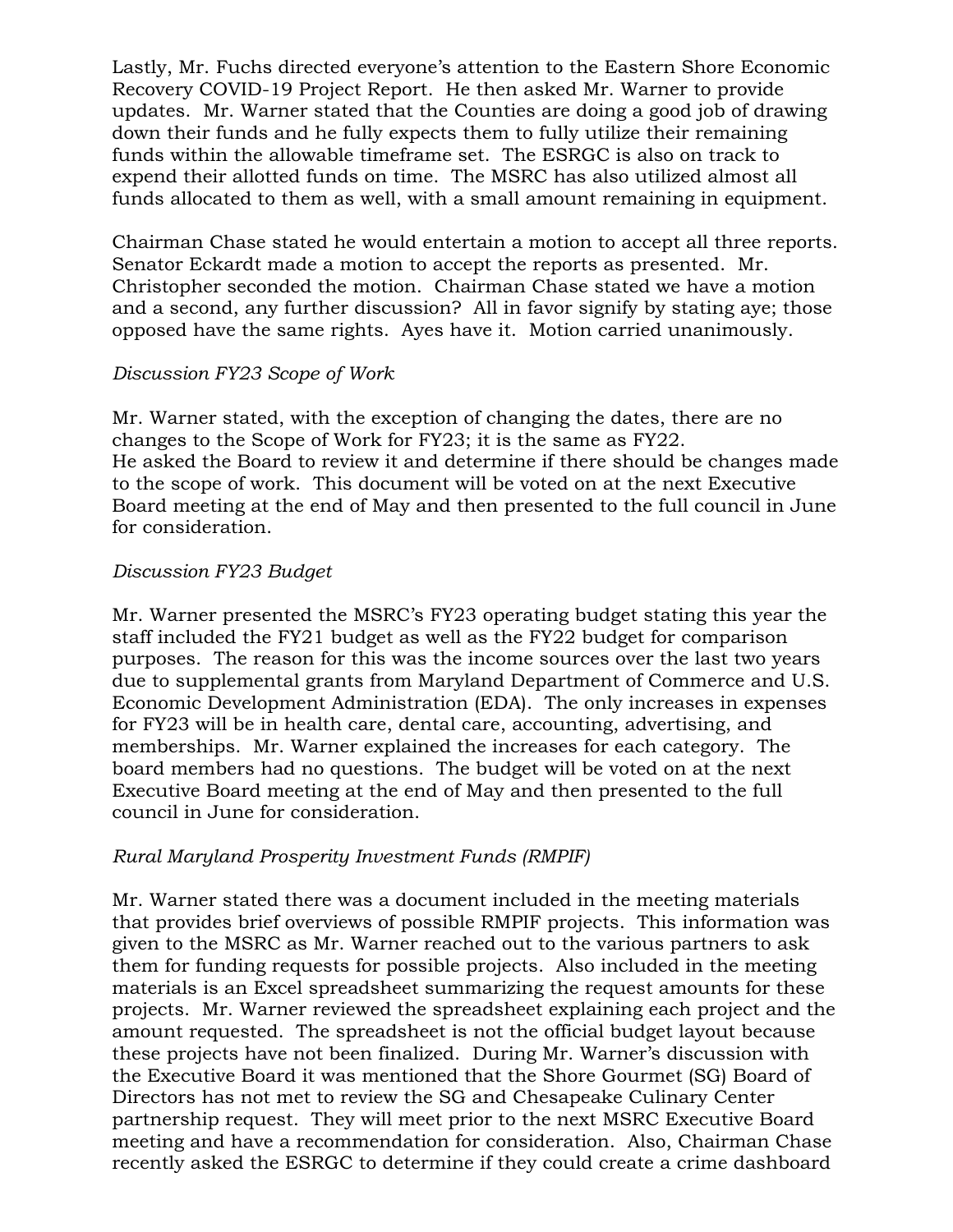for the mid-shore region. It is being researched. The board members liked this suggestion and are interested in learning about the possibility at the next meeting. Additionally, the Summer Career Enrichment Program's financial need will be more accurately determined by the next meeting.

Mr. Warner asked the Board to review the information and communicate with him concerning additional questions and/or additional projects. The RMPIF budget will be voted on at the next Executive Board meeting at the end of May and then presented to the full council in June for consideration.

## Status Updates

# *MSRC membership*

Mr. Warner stated that the MSRC has three voting member vacancies.

Caroline private sector/private citizen – Mr. Gale Nashold passed away. This position is appointed by the MSRC Executive Board. Mr. Warner will continue to work with Dan Franklin and Anthony Casey regarding recommendations.

Dorchester municipal elective official – Mr. Andrew Bradshaw (City of Cambridge Mayor) resigned. This position is appointed by their respective municipal corporations or if the municipal corporations located within a County are unable to choose a municipal elected official within a reasonable period of time determined by the Council, the Eastern Shore Municipal Association shall appoint an elected municipal official to represent the municipal corporations of that County.

The Executive Board mentioned a few parties that may have interest to serve on the MSRC.

Representative form Maryland Seafood Industries – Ms. Kelley Cox passed away. This position is designated by the association. Several names have been discussed by Executive Board and MSRC members.

## *Rural Maryland Economic Development Fund*

Mr. Warner stated that he attended a meeting during the MEDA conference on April 25, 2022, with county economic development directors, and Maryland Department of Commerce representatives, and regional council executive directors. There is a new person overseeing the regional councils' State of Maryland grants, Lori Ratzburg, Senior Director for Regional Growth & Retention. She replaced Elizabeth Carven. Ms. Ratzburg will also be the point person for the Rural Maryland Economic Development Fund.

Mr. Warner told the executive board he received an email from the Maryland Department of Commerce on May 2, 2022, at 8:15 a.m. from Heather Gramm, Assistant Secretary, Business & Industry Sector Development, regarding the Rural Maryland Economic Development Fund. The email contained two documents: (1) overview, instructions & application, and (2) frequently asked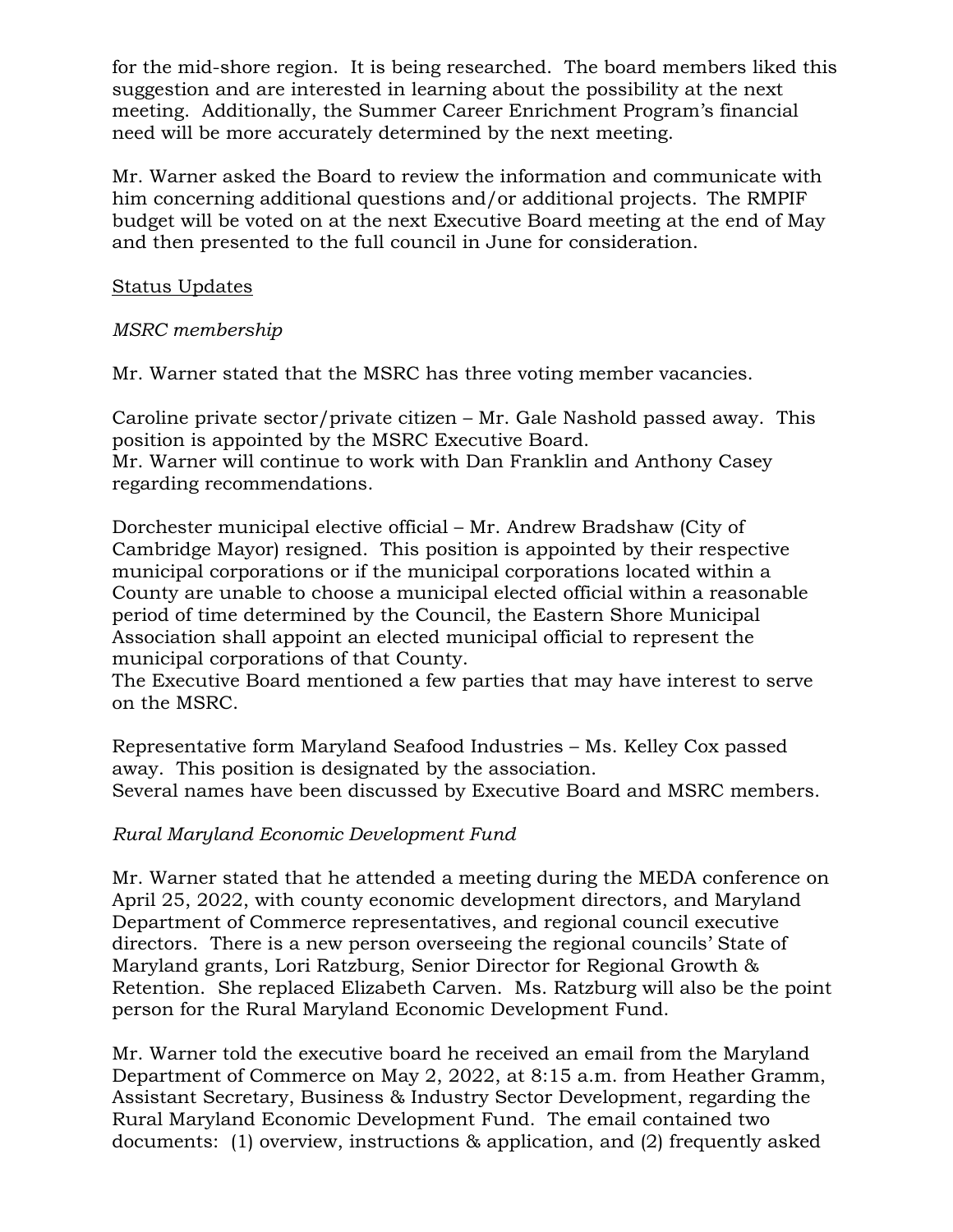questions. Both documents were included in this meeting's information packet.

Mr. Warner also informed the board that he spoke to Darian Sump, MSRC's accountant, a few weeks ago regarding these additional funds. The amount of State of Maryland money coming to the Council may require the MSRC to undertake an audit. Now that the application has been received, he will contact Mr. Sump again to inquire more information.

Mr. Warner informed the board that up to 3% of the total award may be used for new administrative costs associated with the grant. These costs may be shared with subgrantees. Mr. Warner suggested that the MSRC hire a consultant to help with the oversight and reporting of this grant. He stated that Sarah Guy formerly with BEACON has started her own consulting company, SG Insights, LLC. Since Dr. Guy has worked with the MSRC and other regional councils for many years and she is very good at program management, she may be a great choice.

This suggestion was most acceptable to the Executive Board and they gave Mr. Warner permission to reach out and discuss the details with Dr. Guy.

Mr. Warner noted that the deadline for the MSRC to submit the grant application to the Maryland Department of Commerce is August 5, 2022.

The board then discussed the process for administering this fund. At the conclusion they asked the executive director to share the information with the entire MSRC membership and the economic development directors via email. The following was determined. Mr. Warner said he would distribute it the next day, Friday, May 6.

Distribution of funds:

- The MSRC may request up to \$10 million. (\$300,000 can be used for administrative costs. The MSRC will notify the counties how much it will require to administer this program so the remaining balance may be divided equally among the counties.)
	- o Initial allocation per county is approximately \$3.233 million.
- Regionally funded projects will be agreed to by all three counties. Regional project funds will be subtracted from the total amount first and the remaining balance divided equally among the counties.

Procedure to develop the MSRC application:

- 1) Distribute the two documents from the Maryland Department of Commerce along with this information to the MSRC and economic development directors.
- 2) The county economic development directors will communicate with their counties (and municipalities) to identify projects for funding.
- 3) The counties will rank the projects to be submitted. (#1 being the most important.)

Note: The MSRC encourages each county to submit more projects than their allotted funds allow to be funded, just in case a project(s) does not meet the endorsement criteria.